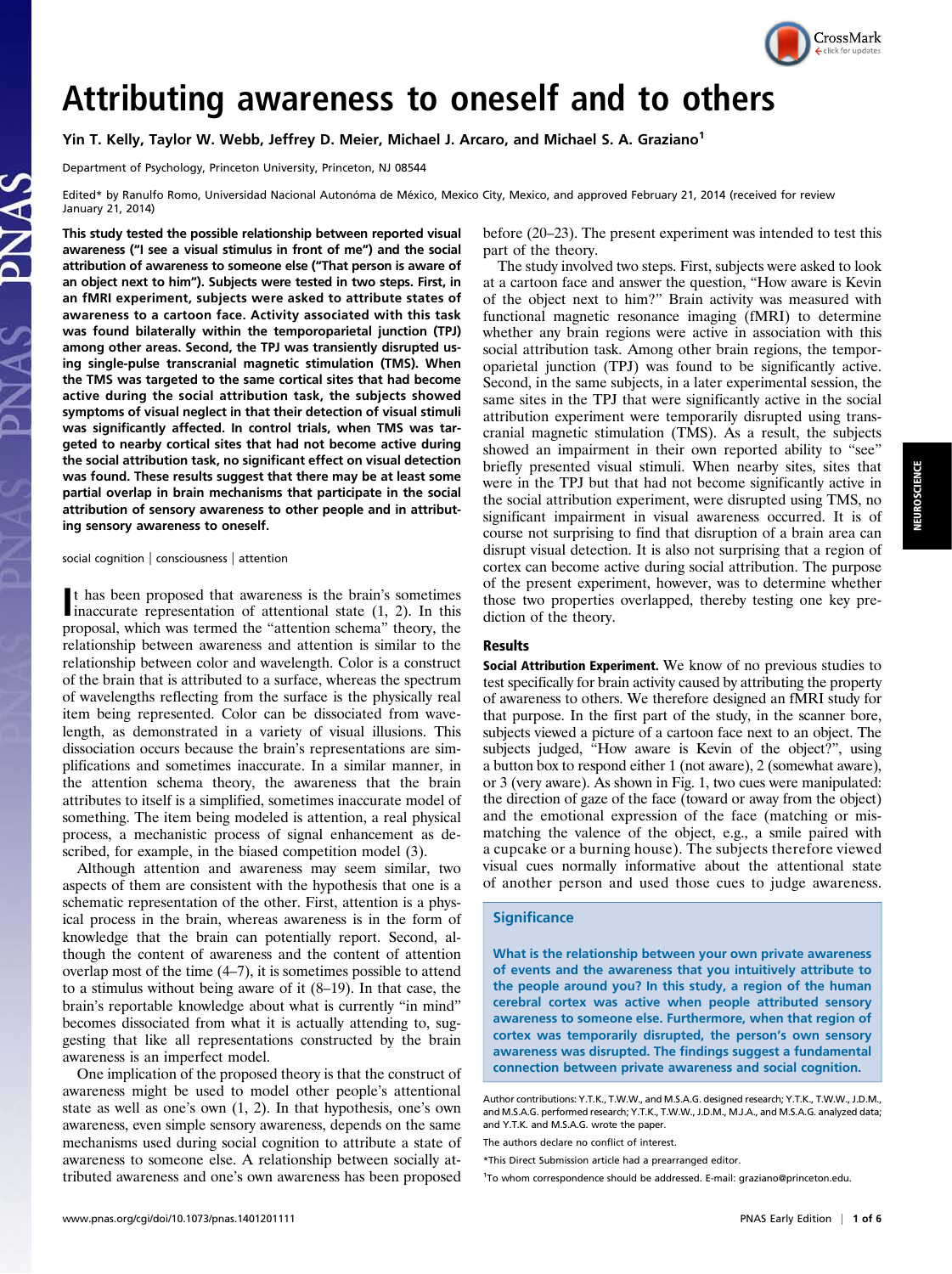

Kevin's face (condition 4, gaze-, expr-)

Fig. 1. Social attribution task. Subjects pressed buttons to rate Kevin's awareness of the object on a scale of 1 (not aware), 2 (somewhat aware), or 3 (very aware). Two versions of the face stimulus are shown corresponding to trial condition 1 (gaze and expression both aligned to the object: gaze+, expr+) and condition 4 (gaze and expression both misaligned with the object: gaze−, expr−). Other conditions included condition 2 (gaze+, expr−) and condition 3 (gaze−, expr+).

All combinations of cues were tested in a pseudorandomly interleaved manner.

Fig. 2 shows behavioral results for 50 subjects. As expected, when the cartoon's gaze was directed toward the object and its emotional expression matched the valence of the object (condition 1, gaze+, expr+), in most trials (81% of trials across all 50 subjects), Kevin was rated as very aware of the object (rating of 3). When the cartoon's gaze was directed away from the object and its emotional expression mismatched the valence of the object (condition 4: gaze−, expr−), in most trials (84%), Kevin was rated as unaware of the object (rating of 1). When the two cues were in conflict with each other, in condition 2 (gaze+, expr−) and condition 3 (gaze−, expr+), in a plurality of trials (45%), subjects responded with the intermediate rating that Kevin was somewhat aware of the object (rating of 2). These results confirm that subjects relied on the two cues, integrating them together to arrive at a judgment of Kevin's state of awareness.

If a brain area is involved in attributing awareness to Kevin, in which task condition should it be more active? If we were looking for a brain region involved in mathematical computation, it would make little sense to suppose that the area would be least active when a person thinks about the number 0 and more active when the person thinks about 100. Instead, we would suppose that more difficult calculations result in more activity. Just so, if subjects attribute an "awareness of the nearby object" to Kevin, there is no clear reason to suppose that the relevant brain areas are less active when people attribute less awareness or more active when people attribute more awareness. Instead, we should look for brain areas that are more active when the specific computation about Kevin's state of awareness is made more difficult. The present task was designed to manipulate the difficulty of that attribution.

Misaligned social cues can drive greater brain activity than aligned cues (24, 25). Three types of misalignment can be independently tested in the present design. First, the gaze can be misaligned with the object. If any brain regions are sensitive to gaze conflict in the context of this task, they should be revealed by subtracting gaze+ trials from gaze− trials. Second, the emotional expression of the face can be misaligned with the valence of the object. If any brain regions are sensitive to emotional conflict in the context of this task, they should be revealed by subtracting expr+ trials from expr− trials. In the third type of misalignment, the state of awareness implied by one cue can be misaligned with the state of awareness implied by the other cue. We hypothesized that if a system in the brain were responsible for integrating these two cues together to compute a state of awareness for Kevin, then that system should show higher activity when the two cues suggest opposite answers to the particular question of Kevin's awareness (gaze+ expr− trials or gaze− expr+ trials) and should show lower activity when the two cues suggest the same answer to the question of Kevin's awareness (gaze+ expr+ trials or gaze− expr− trials). In effect, a cue



Fig. 2. Behavioral results for the social attribution task. Bars show percentages of the three different ratings among all trials by all subjects. Two trials types were defined: "easy integration" (E trials, green bars) and "hard integration" (H trials, red bars). In E trials, behavioral responses suggested that the subjects interpreted the two cues as consistent with each other, both indicating a high degree of awareness or both indicating a low degree of awareness. In H trials, behavioral responses suggested that the subjects had interpreted the two cues as discordant with each other, one cue indicating a high degree and one cue indicating a low degree of awareness, resulting in a judgment that compromised between the two cues. Latencies to respond were similar among all categories (condition 1, 1.44  $\pm$  0.49 s; condition 2, 1.60  $\pm$  0.47 s; condition 3, 1.52  $\pm$  0.45 s; condition 4, 1.50  $\pm$  0.46 s; E trials, 1.41  $\pm$  0.46 s; H trials, 1.68  $\pm$  0.52 s).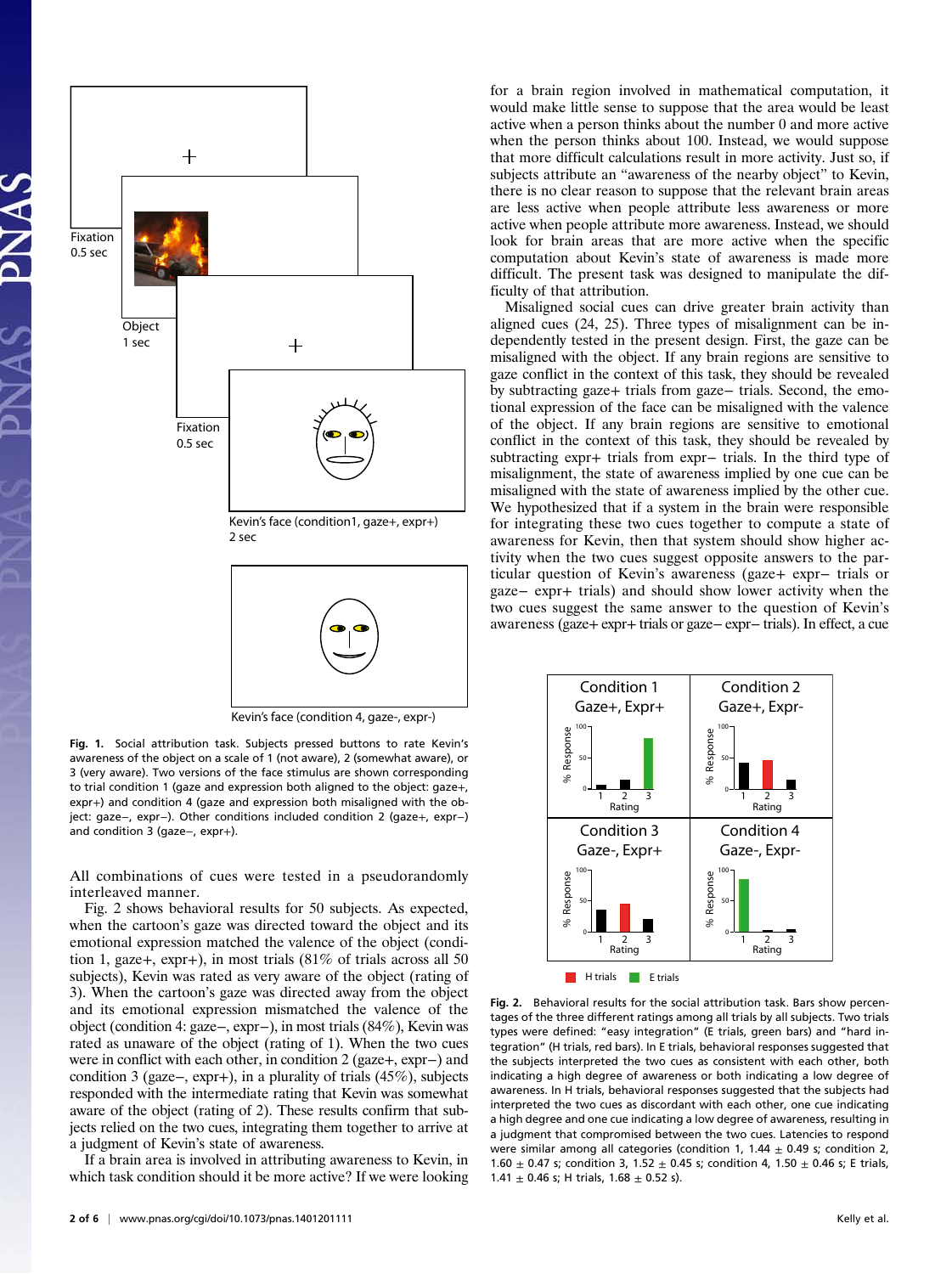

Fig. 3. Group fMRI data from 50 subjects. Data were aligned to Talairach coordinates and projected onto a standard pial surface. The contrast performed was H trials − E trials. Thresholded at P < 0.05, corrected for multiple comparisons adjusted for a 15-voxel minimum cluster size.

integration system should work harder when it must integrate two conflicting cues.

One potential pitfall is that the cues might be misinterpreted by the subjects. Suppose Kevin is looking at a car wreck and smiling. The experimenter may have intended those cues to be in conflict with each other (gaze+, expr−), but the subject might think that Kevin is sadistic and that both cues indicate awareness of the wreck. The subjects' own responses were used to try to identify the trials that were interpreted as intended. Trials were categorized into two types. The first was termed "easy integration" (E trials) and the second was termed "hard integration" (H trials). In Fig. 2, green bars show E trials, and red bars show H trials. In E trials, the subjects' behavioral results showed that, as intended, they interpreted the two cues as consonant with each other, both indicating a high degree of awareness (resulting in a rating of 3) or both indicating a low degree of awareness (resulting in a rating of 1). In H trials, the subjects' behavioral results showed that, as intended, they interpreted the two cues as discordant with each other, one cue indicating a high degree of awareness and one cue indicating a low degree of awareness, resulting in a compromise judgment between the two cues (a rating of 2).

E and H trials involved the same social attribution task, the same stimulus materials, the same proportion of positive and negative emotional valence, the same proportion of trials in which the gaze was toward the object or averted from the object, and the same proportion of trials in which the emotional expression matched the object or mismatched the object. E and H trials differed only in that in H trials, the trial-specific behavior of the subjects showed that the two cues were interpreted as discordant with each other on the particular question of Kevin's awareness, and in E trials, the trial-specific behavior showed that the two cues were interpreted as concordant with each other on the particular question of Kevin's awareness. Thus, any areas of the brain that integrate the two cues together to answer the particular question of Kevin's awareness should be more active in H trials than E trials.

No significant fMRI activity was obtained in group analysis when probing the first type of misalignment by subtracting all gaze+ trials from all gaze− trials or when probing the second type of misalignment by subtracting all expr+ trials from all expr− trials. However, when the third type of misalignment was probed by subtracting E trials from H trials, statistically significant results emerged. Fig. 3 shows the fMRI group results for all 50 subjects. This figure shows the contrast between H trials and E trials thresholded at  $P = 0.05$  corrected for multiple comparisons with a minimum cluster size of 15 voxels. Areas of activation showed a high degree of bilateral symmetry. Coordinates for the peaks and centroids of clusters are provided in Table 1. On each hemisphere, four main areas were found: one in posterior cortex in the TPJ and three in the prefrontal cortex, including a dorsolateral prefrontal region, an anterior ventral prefrontal region, and a region on the medial wall of the hemisphere. Fig. 4 shows the time series data averaged across all subjects for two example areas, the right and left TPJ. The response was significantly larger in H trials than E trials.

Visual Detection Experiment. One to 8 wk after the fMRI experiment, subjects were tested on a visual detection task while singlepulse TMS was applied to the TPJ (Fig. 5). Of 50 subjects tested in the fMRI experiment, 18 returned for the TMS experiment. Subjects were instructed to "press the key as quickly as possible when you see the dot." The dot was flashed in the left or right visual field or was absent, in equal proportion of trials. The TPJ has been reported to have substantial intersubject variability in its anatomical location (26, 27). Therefore, targeting the TPJ with TMS is ideally done on an individual subject basis rather than on the basis of an average or typical location. In the present study, TMS stimulation was compared between two adjacent sites within the TPJ. For the experimental site, for each subject, the TMS was targeted at the site of peak significant activity that had been found within the TPJ in the social attribution task in the same subject. In a separate block of trials, as a control site, the TMS was shifted 2 cm anterior. (The range of effect of TMS is ∼1 cm.) In that way, it was again targeted to the TPJ but at a cortical site where no significant activity had been obtained in the social attribution task in that subject. Because of superficial nerve stimulation, not all subjects could be successfully tested at both sites.

Fig. 6A shows the mean results for TMS of the experimental site (13 subjects). The graph shows the visual detection performance (percentage of targets detected) in the left and right visual field, during TMS to the left and right side of the brain. The interpretation of these results requires caution. Because singlepulse TMS is a minimal perturbation, a sensitive threshold detection was used to measure performance. Because of the sensitivity of the threshold detection task, a large number of factors

Table 1. Talairach coordinates for the seven main areas of activation shown in Fig. 3

| Area       | Peak  |       |    | Centroid |       |      |
|------------|-------|-------|----|----------|-------|------|
|            | ML    | АP    | DV | ML       | AP    | DV   |
| Left TPJ   | 44    | 65    | 45 | 41       | 62    | 38   |
| Right TPJ  | $-50$ | 65    | 36 | $-43$    | 61    | 39   |
| Left DLPC  | 47    | 8     | 45 | 39       | $-3$  | 47   |
| Right DLPC | $-56$ | $-14$ | 6  | $-44$    | $-12$ | 37   |
| Left APC   | 41    | $-33$ | 11 | 47       | $-20$ | $-4$ |
| Right APC  | $-50$ | $-20$ | -4 | $-41$    | $-34$ | 2    |
| <b>SMA</b> | $-2$  | $-20$ | 51 | 0        | $-17$ | 53   |

For each area, the coordinates of the centroid (geometric center of the cluster) and of the peak activity are given. For the area on the midline, although the activation extended into both hemispheres, a single region of significant activity overlapped both hemispheres and therefore a single set of coordinates is given. AP, anterior–posterior; APC, anterior prefrontal cortex; DLPC, dorsal lateral prefrontal cortex; DV, dorsal–ventral; ML, medial– lateral; SMA, supplementary motor area.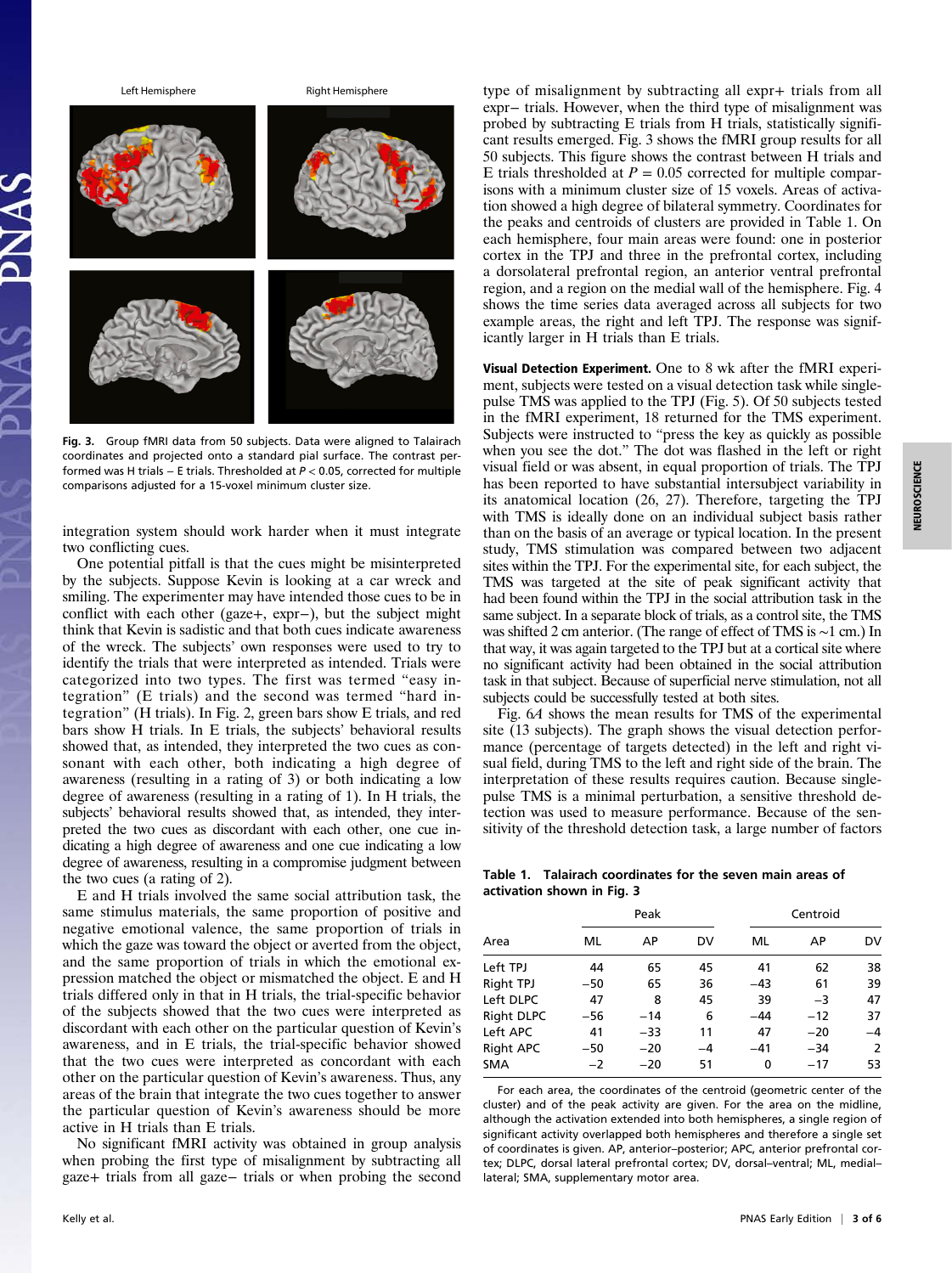

Fig. 4. Time series data for the left  $(A)$  and right  $(B)$  TPJ. For each brain area, mean fMRI activity is shown as a function of time through the trial. The activity is averaged over eight adjacent voxels per subject and averaged over all subjects (error bars show SE among subjects). The gray bar shows time of face presentation. The TPJ showed significant activity during the social attribution task and was significantly more active in H trials than in E trials.

can shift baseline performance. It has been reported that visual detection is slightly better in the left visual field (28); hence, the left side of the graph is expected to be shifted up. The noise of the stimulator can distract and reduce detection performance; thus, comparison with nonstimulation controls is not useful. For these reasons, main effects are not informative about the hypothesis. Only the interaction term can test the hypothesis. If TMS induces symptoms of visual neglect, then this dataset should show a significant interaction indicating that TMS to the right or left TPJ differentially affected detection in the left or right visual field. A  $2 \times 2$  repeated-measures ANOVA was applied to this dataset. Crucially, the interaction between the two variables was significant in a direction consistent with TMS reducing visual detection in the contralateral visual field (interaction:  $F = 5.76$ ,  $P = 0.03$ ; main effect of visual field:  $F = 1.06$ ,  $P = 0.32$ ; main effect of TMS hemisphere:  $F = 0.08$ ,  $P = 0.78$ ).

Fig. 6B shows the mean results for the control TMS site (14 subjects). We hypothesized that in these trials, there would be no evidence of an interaction effect—no evidence that TMS in the left or right TPJ would differentially affect visual performance in the right or left visual field. In a  $2 \times 2$  repeated-measures ANOVA, the interaction between the two variables was not significant (interaction:  $F = 0.11$ ,  $P = 0.75$ ; main effect of visual field:  $F = 2.59$ ,  $P = 0.13$ ; main effect of hemisphere:  $F = 0.52$ ,  $P = 0.48$ ).

## Discussion

The TPJ, bilaterally but with an emphasis on the right side, has been implicated in theory of mind and especially in reconstructing the cognitive beliefs of others (29, 30). It has also been suggested that the TPJ might not be solely involved in theory of mind but instead may serve a more general role in attention. It may be part of what has been termed the ventral attention network. The TPJ, posterior superior temporal sulcus, and ventral prefrontal cortex are active in association with changes in one's own attentional state, especially when a novel or unexpected stimulus draws attention (31–34). Moreover, lesions in the TPJ are associated with hemispatial neglect (35–37), and disruption of the TPJ has been found to induce visual extinction (38).

How can two seemingly unrelated functions, social attribution and one's own attention, overlap within the TPJ? Several suggestions have been proposed. One is that the two functions do not entirely overlap in their cortical representations but have some degree of separation (39). Another proposed explanation is that the two functions—social attribution and attention—are opposite and are near each other in cortical space to better suppress each other (40).

We suggest another perspective. We suggest that some aspects of attention, awareness, and social attribution are more closely related than has been previously recognized. In this perspective, the apparent cortical anatomical overlap of attention, neglect, and social attribution results because the three phenomena have significant functional overlap. The proposal can be summarized in the following tentative statements: to monitor and predict attention, it is useful for a brain to construct a representation of attention. The item we report as awareness is a simplified and sometimes inaccurate representation of attention. Awareness can be attributed to oneself or to others, to model one's own or someone else's attention. The TPJ may be a part of the system that attributes awareness to others and to oneself. The present experiment lends support to this theory by showing that specific regions of the TPJ are active during the attribution of awareness to someone else and that disruption of those specific sites can disrupt a subject's reported visual awareness.

#### Materials and Methods

Subjects. The study was approved by the Princeton Institutional Review Board. All subjects gave informed written consent, had normal or corrected to normal vision, and had no history of psychiatric or neurological disorders. The fMRI study included 50 subjects (28 females; 45 right-handed; 18–49 y of age). One to 8 wk later, subjects performed the visual detection task while TMS was applied. Because of the high rate of subject dropout between the two studies, a large number of subjects were tested in the MRI phase to result in a useable number of subjects in the TMS phase ( $n = 18$ ; 7 females; 17 right-handed; 18–45 y of age).

Social Attribution Task. Stimuli were projected with the Hyperian MRI Digital Projection System (Psychology Software Tools) at the end of the scanner bore. Each subject lay face-up on the scanner bed with foam surrounding the head to reduce head movements and earplugs to reduce noise. The task is diagrammed in Fig. 1. The screen was blank during the 3-s intertrial interval. A fixation cross appeared at the center of the display for 0.5 s. Then, a picture of an object (10° height, width variable depending on the object but within 10°) was presented for 1 s. The object could be presented 15° to the left or the right of center. A unique object was used on each trial. Most images came from the Hemera Photo online collection (Hemera Technologies),



Fig. 5. TMS experimental design. Each block of trials consisted of a  $2 \times 3$ design: [TMS to the left versus right hemisphere]  $\times$  [target in the left visual field, right visual field, or absent]. In the experimental block, for each subject, the TMS was targeted to the left and right TPJ specifically to the sites of peak significant activity obtained in that subject in the social attribution experiment. In a separate block of control trials, the TMS was targeted to sites in the TPJ where no significant activity had been obtained in the social attribution experiment.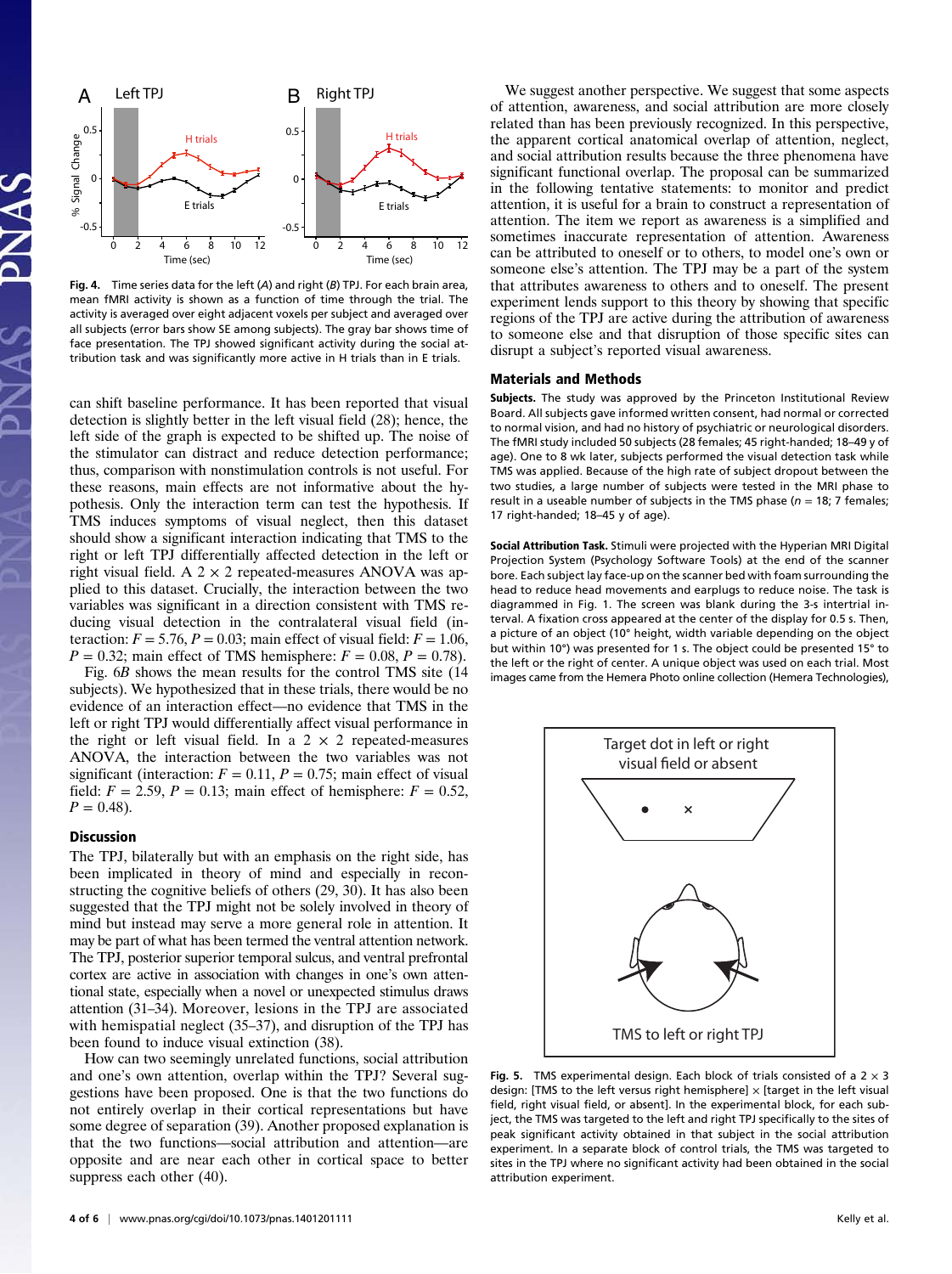

Fig. 6. Effect of TMS on visual detection. (A) Mean and SE for experimental trials. The interaction between TMS left/right and visual field left/right is significant ( $F = 5.76$ ,  $P = 0.03$ ). (B) Mean and SE for control trials. The interaction is not significant ( $F = 0.11$ ,  $P = 0.75$ ).

and other images were collected by searching the web. Care was taken that no object contained a face or other social cue that might inadvertently engage social attention. Half of the objects were preselected by the experimenter on a subjective basis to have a positive emotional valence (e.g., a vase of flowers, a wrapped present, a box of chocolates), and half were selected to have a negative emotional valence (e.g., moldy food, a bloody knife, a house on fire). The object then disappeared and the central fixation cross returned for 0.5 s. The cross was then replaced by a line-drawing face at the center of the screen (5° width, 8° height) for 2 s. The face's gaze could be averted to the left or right. The face could have a schematized smile or alarm expression. The subject's task was to report whether "Kevin" the cartoon seemed not aware (rating of 1), somewhat aware (rating of 2), or very aware (rating of 3) of the nearby object, using a button box with the right hand. Subjects were asked to respond based on immediate, gut impression as quickly as possible after each face presentation.

All 16 combinations ([object left versus right]  $\times$  [object positive versus negative]  $\times$  [gaze left versus right]  $\times$  [expression smiling versus alarmed]) were presented in equal number in randomized order to each subject. The experiment began with a practice run of 15 trials followed by 10 runs of 32 trials each. For each subject, 320 trials of data (excluding practice trials) were collected. Trials were sorted into a  $2 \times 2$  design: [Kevin's gaze matched or mismatched the object]  $\times$  [Kevin's expression matched or mismatched the object]. Fig. 2 shows these four conditions. For each subject, 80 trials were obtained per condition. Trials were also categorized into E and H trials as shown in Fig. 2 and described in Results.

MRI Methods. Images were acquired with a 3-Tesla Skyra MRI scanner (Siemens) with a standard birdcage head coil. Ten series of 117 volumes were acquired. All acquisitions used a gradient echo, echoplanar sequence with a 64 square matrix (35 axial slices, 3-mm-thick, interleaved acquisition) leading to an in-plane resolution of 3  $\times$  3 mm [FOV 192  $\times$  192 mm, repetition time (TR), 2s; echo time (TE), 30 ms; flip angle, 77°; 64  $\times$  64 matrix]. The acquisition volume was positioned to cover most of the cerebral cortex.

Echoplanar images were compared with a coaligned, high-resolution anatomical scan of the whole brain taken at the end of each session (40 subjects; MPRAGE sequence; TR, 2.3 s; TE, 2.98 ms; flip angle,  $9^{\circ}$ ; 256  $\times$  224 matrix; 1-mm<sup>3</sup> resolution) (9 subjects; MPRAGE sequence; TR, 2.3 s; TE, 3.08 ms; flip angle, 9°; 256  $\times$  224 matrix; 0.9-mm<sup>3</sup> resolution) (1 subject; MPRAGE sequence; TR, 2300 s; TE, 2.93 ms; flip angle,  $9^{\circ}$ ; 256  $\times$  224 matrix; 1.1 $mm<sup>3</sup>$  resolution).

MRI data were analyzed using AFNI (41) [\(http://afni.nimh.nih.gov/afni](http://afni.nimh.nih.gov/afni)), MATLAB (MathWorks), FreeSurfer (42, 43) ([http://surfer.nmr.mgh.harvard.](http://surfer.nmr.mgh.harvard.edu) [edu\)](http://surfer.nmr.mgh.harvard.edu), and SUMA ([http://afni.nimh.nih.gov/afni/suma\)](http://afni.nimh.nih.gov/afni/suma). The functional images were slice time- and motion-corrected (44) to the image acquired closest in time to the anatomical scan. The output of the motion-correction algorithm indicated that head movement was negligible (<1 mm) for all subjects. Data

were spatially smoothed with a Gaussian kernel with a full-width halfmaximum of 4 mm.

Statistical analyses were performed using multiple regression within the framework of the general linear model (45) with AFNI. The 2-s presentation of the face stimulus was used as a box-car style regressor that was convolved with a standard model of the hemodynamic response. Regressors of noninterest were included to account for head motion and linear drift in scanner signal. For each subject, three contrasts were performed: [H trials] – [E trials]; [gaze− trials] – [gaze+ trials]; and [expr− trials] – [expr+ trials]. Cortical surface reconstructions of each subject were created with FreeSurfer using high-resolution anatomical scans. Functional data were projected onto the surfaces using AFNI/SUMA and thresholded using a Monte Carlo simulation to achieve a corrected significance of  $P < 0.05$  adjusted for a cluster size of 15 adjacent voxels.

Results were also combined among all 50 subjects. The nine-parameter landmark method (46) available through AFNI was used to align the functional activation maps of all subjects to a single reference. A mixed-effects metaanalysis (47) was used to find regions of significant activation thresholded using a Monte Carlo simulation to achieve a corrected significance of  $P < 0.05$  adjusted for a cluster size of 15 adjacent voxels. The analysis was also performed at cluster sizes ranging from 1 to 100 adjacent voxels with similar results.

TMS Procedures. Subjects sat with head position stabilized by a chin rest. Single-pulse TMS was applied using two independently triggered figureof-eight Magstim 200 Mono Pulse TMS coils. The coils were targeted to specific cortical loci by means of the Brainsight 2.2.7 targeting software, using a Polaris camera to track the 3D position and orientation of the coils and the subject's head. After confirmation that a muscle twitch could be evoked from the hand region of the motor cortex, the TMS coils were clamped into position on either side of the subject's head to target the left and right TPJ with a signal strength set at 70% of the maximum for the coil drivers.

For the "experimental" site, coils were aimed toward the peak of significant fMRI activity that had been found in the subject in the social attribution experiment in the left and right TPJ. For the "control" site, coils were again targeted to the left and right TPJ but shifted 2 cm anterior to be aimed at cortical sites that had shown no significant fMRI activity in the subject in the social attribution experiment. Subjects were tested with an experimental block of trials and a control block of trials, the order randomized between subjects. This blocked design was necessary because of the mechanical difficulty of repositioning the coils to target the new cortical site. For four subjects, TMS-induced nerve pain or twitch prevented us from testing both sites. Of 18 subjects, the experimental site was tested in 13 and the control site was tested in 14.

Visual Detection Task. Each block of trials (experimental block or control block) had a 2  $\times$  3 design: [TMS to left or right hemisphere]  $\times$  [target dot presented on left visual field, presented on right visual field, or absent]. Trials when the dot was absent were used to measure false alarm rate. Within a block, each of the six trial types was repeated 20 times for a total of 120 trials, and trial types were randomly interleaved.

Visual stimuli were presented on a monitor 100 cm away. On each trial, a central fixation cross was presented for 1.5 s. Then, on a third of trials, a dark dot (one pixel) was presented 5° to the left of fixation for 0.2 s; on a third of trials, the dot was presented 5° to the right of fixation; and on a third of trials, no dot was presented during the same 0.2-s interval. Then a black and white random-dot mask covered the screen for a variable intertrial interval of 4–6 s. The subject was instructed to press a response key as quickly as possible after seeing the dot.

Initial thresholding runs were performed in which the contrast of the target stimulus against the gray background was varied until the subject could detect the target with a hit rate between 40% and 60%. False alarm rates were computed from the no-dot trials, and most subjects performed below a 10% false alarm rate. When false alarm rates rise, it can be an indication that subjects are not motivated and that the performance is a result of guessing. When subjects performed with a false alarm rate greater than 30%, close to the target hit rate of 40%, those blocks were excluded from further analysis. Once the behavioral threshold was obtained, TMS testing began. The TMS pulse was presented to the right or left TPJ on interleaved trials, 0.2 s after the onset of the target dot. This asynchrony was successful in the past for disrupting parietal visual areas (48).

ACKNOWLEDGMENTS. This research was supported by Princeton University.